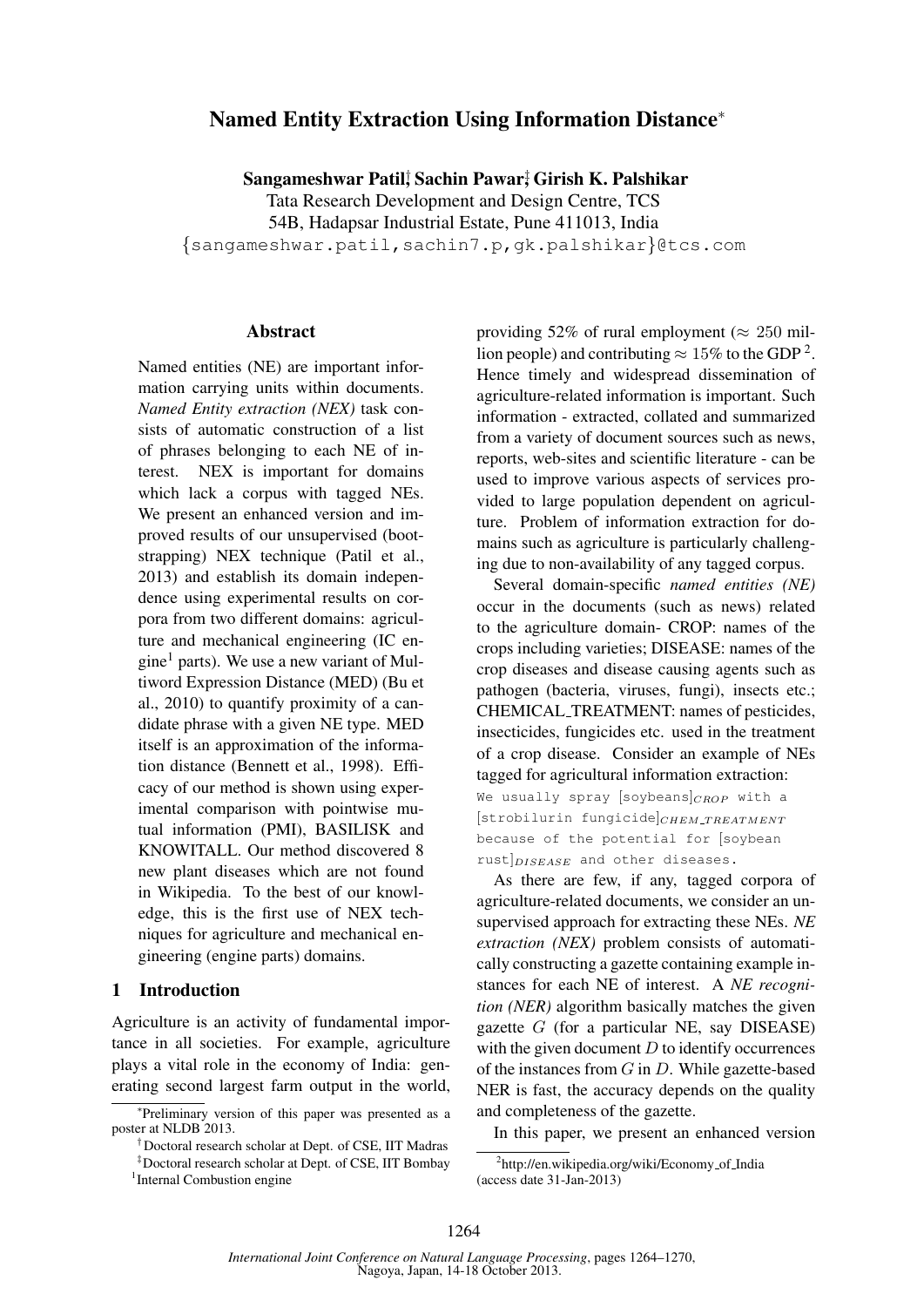and improved results of our bootstrapping approach to NEX (Patil et al., 2013) and establish its domain independence. We demonstrate the use of this NEX technique for creating gazettes of NE in the agriculture and mechanical engineering domains. Apart from the new application domains for NE extraction, other specific contributions of this paper are as follows: We propose a new variant of the well-known information distance (Bennett et al., 1998; Li et al., 2004; Bu et al., 2010) measure, to decide whether a candidate phrase is a valid instance of the NE or not. We use additional tools and show their effectiveness on improving the gazette quality: (i) a candidate generation algorithm based on maximum entropy classifier; and (ii) a post processing algorithm in the spirit of the assessor module in (Etzioni et al., 2005), but we use statistical hypothesis-testing. Utility and effectiveness of our method is evident from its ability to discover new named entities. For instance, using a limited news corpus, we discovered 8 new crop diseases which are not mentioned in Wikipedia.

The rest of the paper is organized as follows. Section 2 contains a brief overview of related work. In Section 3, we summarize information distance and multiword expression distance, along with new extensions. In Section 4, we discuss our unsupervised algorithm for gazette creation. In Section 5, we present experimental results. Finally we conclude with an outline of future work.

# 2 Related Work

Thelen and Riloff (2002) propose a bootstrapping algorithm called BASILISK for NEX. Etzioni et al. (2005) present a system called KNOWITALL, which implements an unsupervised domainindependent, bootstrapping approach to generate large facts of a specified NE (such as CITY or FILM) from the Web. Many other unsupervised approaches have been proposed for both NEX and NER: (Collins and Singer, 1999; Kim et al., 2002; Meulder and Daelemans, 2003; Talukdar et al., 2006; Jimeno et al., 2008; Liao and Veeramachaneni, 2009; Palshikar, 2012). The basic structure of the bootstrapping approach to NEX is well-known: starting with a seed list of examples of a particular NE type, iteratively identify other phrases which are "similar" to them and add them to the seed list. The algorithm terminates either after a specified number of iterations, or on reaching

a specified gazette size, or when no new entries get added or when the new entities show a "drift".

# 3 Information Distance for NE

Information distance (Bennett et al., 1998) is an abstract and universal domain-independent, statistically motivated distance measure based on the concept of *Kolmogorov complexity*. Given a Universal Turing Machine (UTM) U, *Kolmogorov complexity*  $K_U(x|y)$  of a binary string x, given another binary string  $y$ , is the length of the shortest program for  $U$  that computes  $x$  when given  $y$  as input. Bennett et al. (1998) showed that the quantity (which they called the *information*  $distance)$   $D_{max}(x, y) = max{K(x|y), K(y|x)}$ measures the distance between objects (such as binary strings)  $x$  and  $y$ .

Bu et al. (2010) presented a variant of the information distance, which measures the distance between an  $n$ -gram and its semantics. They define the *context*  $\phi(q)$  of an *n*-gram *q* as the set of all web-pages containing g while the *semantics*  $\mu(g)$  of g is the set of all web-pages that contain all words in  $g$  but not necessarily as a contiguous *n*-gram. For example, for  $q = \text{Bill Gates}, \phi(q)$ consist of all pages containing Bill Gates as the bigram while  $\mu(g)$  consists of all web-pages that contain both Bill and Gates but not necessarily as a bigram. Clearly,  $\phi(g) \subseteq \mu(g)$ . The *Multiword Expression Distance (MED)* MED(g) measures the distance of  $g$  from an "intended" (noncompositional) semantics:

$$
MED(g) = D_{max}(\phi(g), \mu(g))
$$
  

$$
MED(g) \approx log|\mu(g)| - log|\phi(g)|
$$

Bu et al. (2010) demonstrated the use of MED to perform NER. In this paper, we use a variant of MED to perform NEX. Unlike (Bu et al., 2010), we are constrained to use a corpus rather than the entire Web. Let D be a given untagged corpus of sentences. Let  $K$  be a given constant indicating the window size (e.g.,  $K = 3$ ). Let q be a given candidate phrase. The *context* of g and a given word w, denoted  $\phi_K(q, w)$ , is the set of all sentences in  $D$  which contain both  $g$  (as a n-gram) as well as  $w$  and further,  $w$  occurs within a window of size K around g in that sentence. The *semantics* of g and a given word w, denoted  $\mu(g, w)$ , is the set of all sentences in D which contain both  $g$  (as an *n*-gram) and  $w$ , though  $g$  and  $w$  need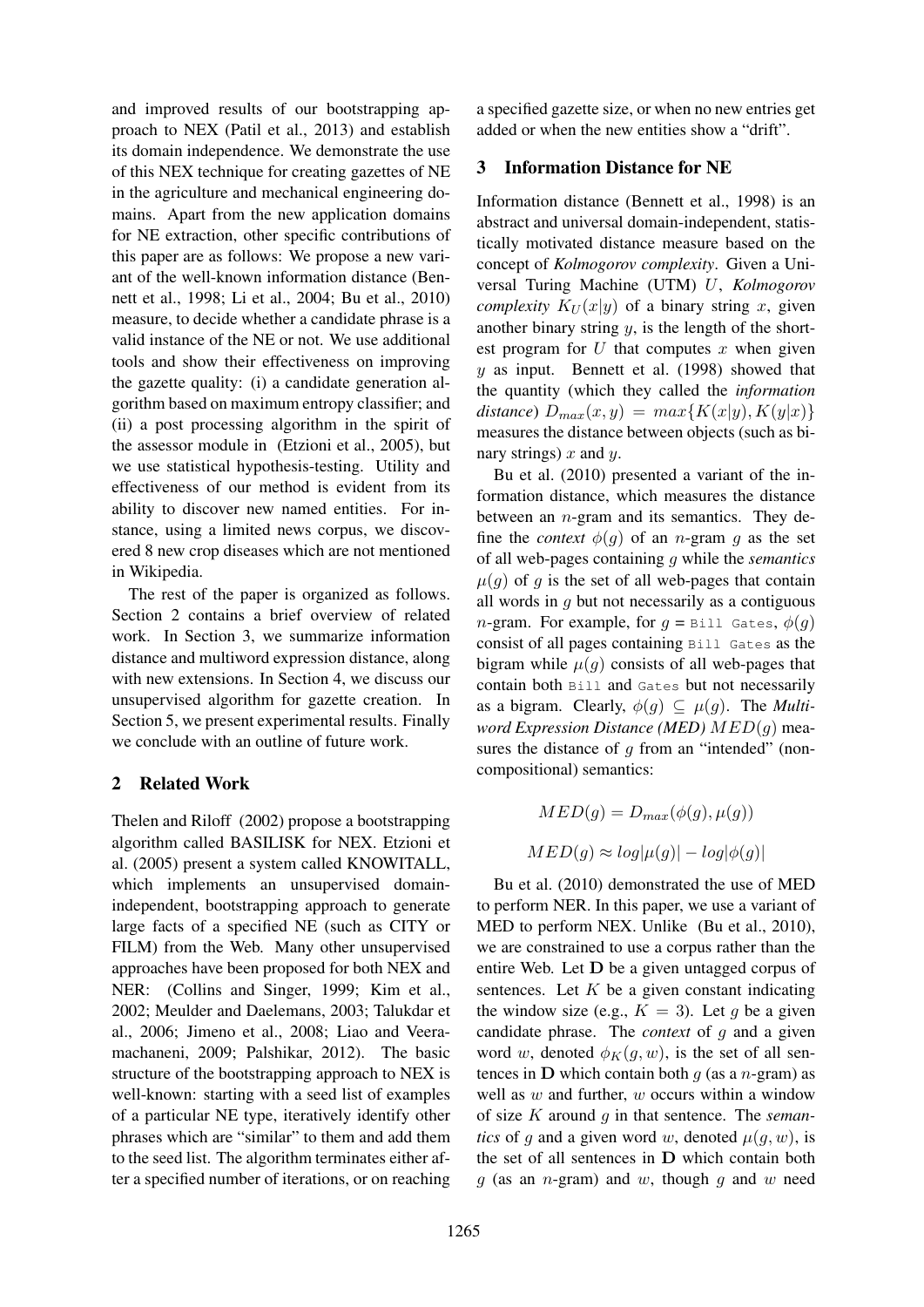not be within a window of size  $K$  in the sentence. Clearly,  $\phi_K(q, w) \subset \mu(q, w)$ . Then we define the *distance* between g (a given candidate phrase) and a given word  $w$  as follows:

$$
MED0_{D,K}(g,w)=log|\mu(g,w)|-log|\phi_K(g,w)|
$$

Let  $W = \{w_1, w_2, \ldots, w_m\}$  be a given finite, non-empty set of m words. The definition of  $MED0$  is extended to use a given set W (rather than a single word  $w$ ) by taking the average of the  $MED0$  distance between q and each word in W:

$$
MED_{D,K}(g,W) =
$$

$$
\frac{MED0_{D,K}(g, w_1) + \ldots + MED0_{D,K}(g, w_m)}{m}
$$

We assume that a subroutine  $MED(D, K, W, q)$ returns the MED distance  $MED_{D,K}(g, W)$ , as defined above.

### 4 NEX Using MED

In NEX task, we are given (i) an untagged corpus  **of documents; and (ii) a seed list**  $L$  **contain**ing known examples of a particular NE type T. The goal is to create a gazette containing other instances of the NE type  $T$  that occur in  $D$ . We first look at some sub-problems and then give the complete algorithm for NEX in Section 4.4.

#### 4.1 Pre-processing step

The first task is to identify all phrases in D that are likely to be instances of the NE type  $T$ . In the simplest case, all phrases in  $D$  that have the same syntactic structure as the instances in L could be considered as candidates. For example, for DIS-EASE, one could look for all NPs that may begin with at most one adjective (e.g., gray mold), followed by one or more nouns and whose head word is a singular common noun (as in crown rot or tissue blight). We assume such simple logic is implemented in a subroutine GenCandidates (not shown in this paper). However, even with such syntactic restrictions, the number of candidate instances is usually very large. For instance, for agricultural domain corpus described in Section 5, around 350,000 candidates were output by GenCandidates. It also contains many phrases which are obviously not the instances of  $T$  (e.g., moderate field tolerance).

Algorithm  $Prune$  (Fig. 1) *pre-processes* the list C of candidates from GenCandidates using a **function** Prune(**D**, *C*,  $n_0$ ,  $L_1$ ,  $L_2$ )  $G_1 := \emptyset$ ;  $G_2 := \emptyset$ ; for  $i := 0$ ;  $i < \text{MaxIter}$ ;  $i++$  do  $H_1 := \emptyset$ ;  $H_2 := \emptyset$ ; Build maximum entropy classifier  $M$  using instances in  $L_1 \cup G_1$  and  $L_2 \cup G_2$  as positive and negative examples for class T respectively; **foreach** phrase  $g \in C$  & &  $g \notin G_1 \cup G_2$  **do**  $(c, pc)$ := predicted class of g using M along with predicted probability for class  $c$ if  $c == T$  then  $H_1 := H_1 \cup \{(c, pc)\}$ else  $H_2 := H_2 \cup \{(c, pc)\}\$ endif end foreach Retain only top  $n_0$  elements in  $H_1$  and in  $H_2$  in descending order of  $pc$  values  $G_1 = G_1 \cup H_1$  // add only the phrases from  $H_1$  to  $G_1$  $G_2 = G_2 \cup H_2$  // add only the phrases from  $H_2$  to  $G_2$ end for return  $(G_1)$ 

#### Figure 1: Algorithm *Prune*

self-trained, iterative maximum entropy (MaxEnt) classifier. Some of the major features used by MaxEnt classifier are: words in the phrase, words in context and their POS tags, next and previous verbs, binary features to capture presence of adjective, capitalization, proper nouns within phrase.

### 4.2 Backdrop of a Gazette

The key problem in unsupervised NEX is to decide, using  $D$ , whether a candidate phrase  $q$  has the same NE type  $T$  as the examples in  $L$ . For example, given  $L = \{gray \text{array} \text{ mod, } \text{ crown not, }$ tissue blight as a seed list for  $T = \text{DISEASE}$ and  $q = \text{corr}$  rust as a candidate phrase, we need to decide whether  $q$  is a DISEASE or not. The idea is to use the  $MED_{D,K}$  as defined above to accept only those  $g$  which have "low" distance ("high" similarity) between  $g$  and the backdrop of the gazette  $L$ , which is defined as a set  $W$  of words "characteristic" (or strongly indicative) of  $T$ .

Function  $GetBackdrop(D, L, K, m_0)$  (Fig. 2) computes, using  $D$ , the set W for a given gazette L. Essentially, it computes how many times each word  $w$  occurs in the context window of given size  $K$  around every entry in  $L$ . Then it computes a *relevance score* for each word. The *relevance score* is computed as a product of following factors: the entropy  $H$  of the word; the number  $b$  of entries in  $L$  for which it is a context word; and ratio of the total number  $f_L$  of times the word occurs in the context of all entries in L to its frequency  $f$  in the entire corpus  $D$ . Finally, it returns the top  $m_0$  words in terms of the highest relevance score values as the backdrop for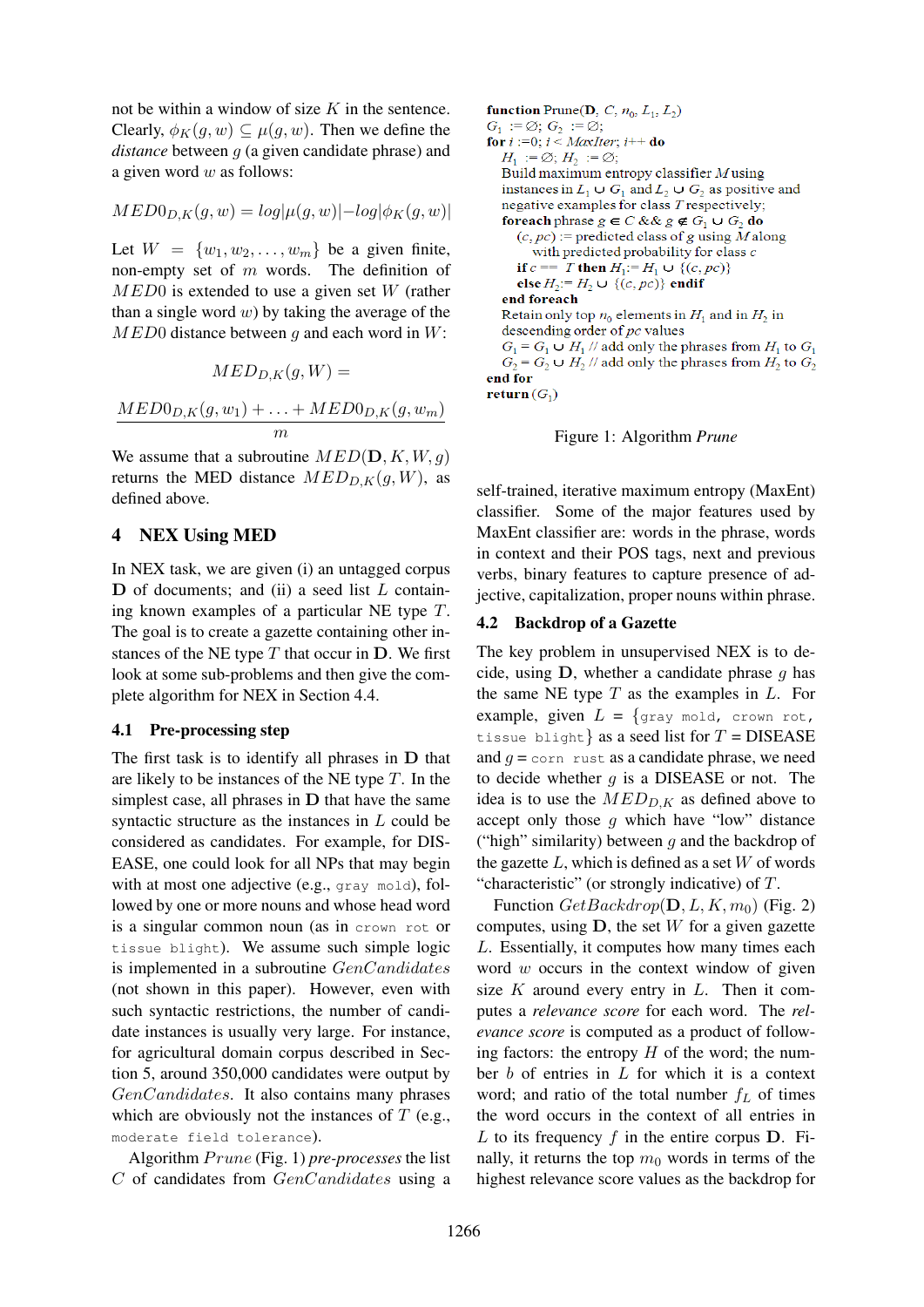#### function GetBackdrop(D, L, K,  $m_0$ )

 $W = \emptyset$  // initially empty

 $h = \emptyset$  // hash table key=word value=count foreach word  $w$  in  $D$  do

**foreach** entry  $u_i \in L$  **do** 

compute the frequency  $f(w, u_i)$  of how many times w occurs in the context window of size K for  $u_i$ 

end foreach

 $\|f(w) = \text{total no. of occurrences of } w \text{ in } D$  $|| f_L(w) = f(w, u_1) + f(w, u_2) + ... + f(w, u_{|L|})$  = total no. of  $\frac{1}{2}$  occurrences of w in the context of all entries in L

compute the entropy of w as  
\n
$$
H(w) = -\sum_{i=1}^{|L|} \frac{f(w, u_i)}{f_L(w)} \log \left( \frac{f(w, u_i)}{f_L(w)} \right)
$$

 $b(w)$ : = no. of entries  $u_i \in L$  for which  $f(w, u_i) > 0$ Define  $score(w) := f_L(w)/f(w) \times b(w) \times H(w)$ 

end foreach

 $W$  := select top  $m_0$  words in terms of their scores return $(W)$ 

#### Figure 2: Algorithm  $GetBackDrop$

L. For example, suppose L consists of 6 DIS-EASE instances. For the word causes,  $b$ (causes)  $= 6$ ,  $H$ (causes) = 1.51 and  $f$ (causes) = 75, leading to  $score$ (causes) = 16.9895. For the word technology,  $b$ (technology) = 2,  $H$ (technology)  $= 0.0646$  and  $f(\text{technology}) = 84$ , leading to  $score(\text{technology}) = 0.2485$ . Clearly, causes is much more relevant as a cue word for DIS-EASE than technology. The score gives more importance to words that appear more frequently as well as in the context of more entries in the given gazette. Higher entropy value indicates that the word is used more uniformly in the context of many entries in L. Words with a more skewed usage (lower entropy) may be good indicator words for specific entries rather than for all entries in L. Such words are not preferred.

#### 4.3 Assessing the Gazette

We propose a *post-processing* step to assess and improve the quality of the candidate gazette created, by identifying (and removing) those entries in the candidate gazette which are very unlikely to be true instances of NE type T.

Suppose the candidate gazette includes the two phrases  $g_1$  = late blight and  $g_2$  = wet weather. Suppose we had also been given a small set Q of *cue words* for the NE type T; e.g., for DISEASE, Q could be {disease, cause, symptom}. For a given phrase  $g$ , we compute two counts:  $c(g)$  $=$  count of sentences in  $\bf{D}$  which contain the *n*- gram q and  $cq(q)$  = count of sentences in **D** which contain (in any order) both the *n*-gram  $q$  and at least one word in Q. Clearly,  $cq(g) \leq c(g)$ . Let  $\hat{f}(g) = \frac{cq(g)}{c(g)}$ . Clearly,  $0 \leq \hat{f}(g) \leq 1$ . For example,  $\hat{f}(g_1) = 38/90 = 0.422$  and  $\hat{f}(g_2) =$  $104/642 = 0.162$ .

Let  $0 < f_0 < 1$  be a fixed value; e.g.,  $f_0 = 0.2$ (we shall shortly discuss how to obtain  $f_0$ ). Essentially,  $\hat{f}(q)$  indicates how well the phrase q "cooccurs" with words in Q. "Low" values of  $\hat{f}(g)$ (e.g., those below  $f_0$ ) indicate that the number of occurrences of g drops drastically when you restrict to only those sentences that contain at least one word in Q. Such phrases are unlikely to be true instances of  $T$ . We perform a statistical hypothesis test (called *proportion test*) that the fraction  $\hat{f}(q)$  is greater than the given constant  $f_0$ . The null hypothesis is  $H_0: f(g) \ge f_0$ , where  $f(g)$  is the "true" proportion for  $g$ , since the observed proportion varies depending on D. The test statistic is

$$
\frac{\hat{f}(g) - f_0}{\sqrt{\frac{f_0(1-f_0)}{c(g)}}}
$$

which follows the Standard Normal distribution. Hence the probability  $(p$ -value) of observing a particular value of the test statistic can be computed using standard tables. The null hypothesis is rejected if  $p$  is less than the given significance level  $\alpha$  (we use  $\alpha = 0.05$ ).

For  $q_1$ ,  $q_2$ , the test statistic values are 5.270 and −2.407; and the p-values are 0.999 and 0.008. Thus  $g_2$  is correctly rejected as an unlikely instance for the NE type DISEASE. Note that this step requires the user to provide the set Q of cue words for NE type  $T$ ; we found that generally only a few words ( $\leq 10$ ) are enough. We set  $f_0$  to just below the minimum among the values for the current gazette  $L$ . We assume that this logic is implemented as a function  $Assessor(\mathbf{D}, Q, L)$ , where L is the gazette containing phrases to be assessed.

## 4.4 Unsupervised Gazette Creation

Algorithm  $CreateGazette MED$  (Fig. 3) coordinates various modules described so far in this section. It starts with an initial seed list L of instances of a particular NE type  $T$ . It first calls the algorithm  $GenC and *idades*$  to create a list  $C$ of candidate phrases for  $T$  using  $D$  and prunes  $C$ using the algorithm  $Prune$ . Then in each iteration, it calls the algorithm  $GetBackdrop$  to cre-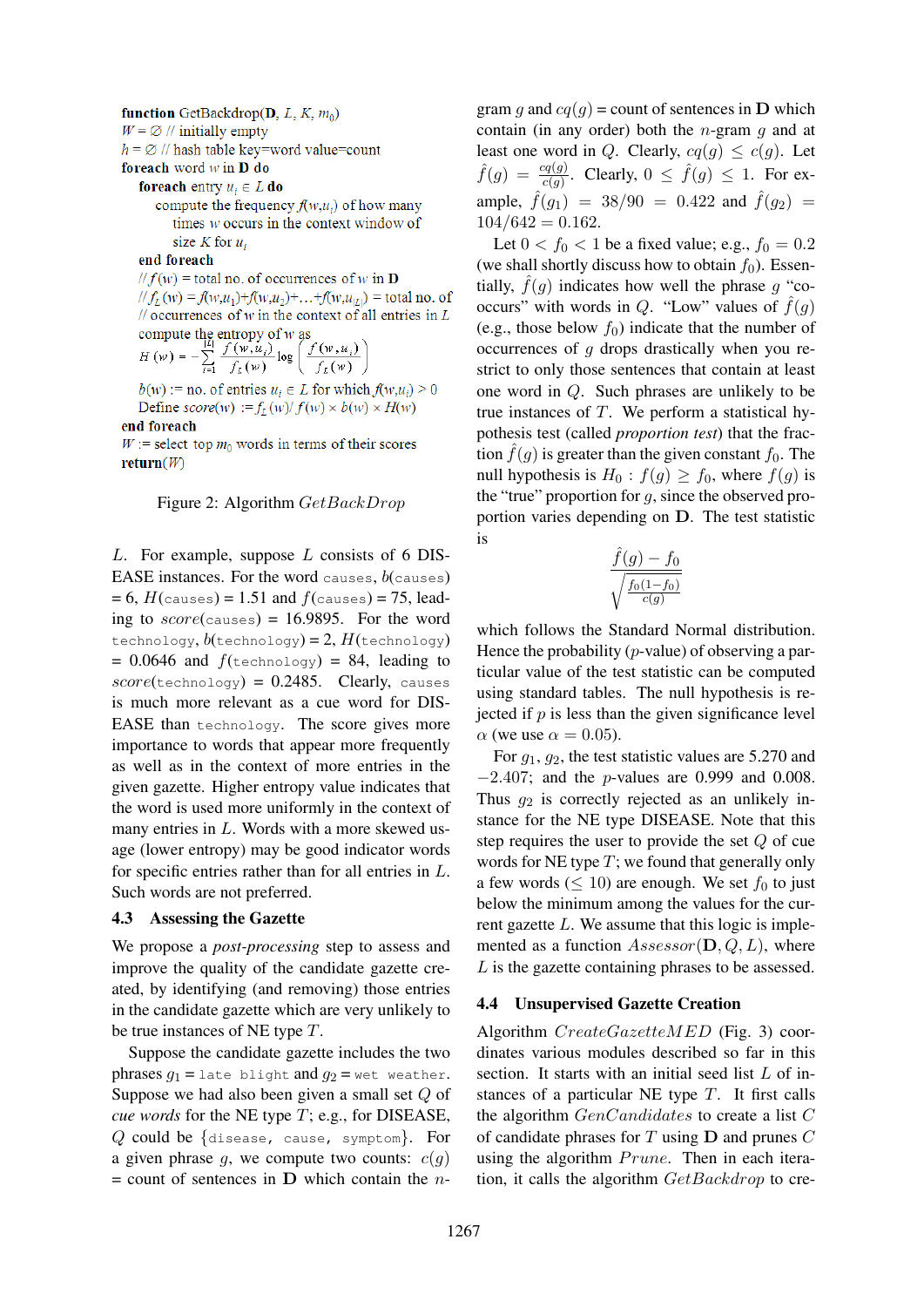|           | algorithm CreateGazetteMED                                                   |  |  |  |  |
|-----------|------------------------------------------------------------------------------|--|--|--|--|
|           | <b>input</b> $\mathbf{D}$ // set of all sentences form the corpus            |  |  |  |  |
|           | <b>input</b> $L = \{g_1, , g_n\}$ // seed list of NE instances               |  |  |  |  |
|           | <b>input</b> $L_2$ // seed list of entity non-instances                      |  |  |  |  |
|           | <b>input</b> $Q$ // set of cue words for NE type T                           |  |  |  |  |
|           | <b>input</b> $K$ // context window size; default = 3                         |  |  |  |  |
|           | <b>input</b> $n_0$ // no. of candidate instances; default 50000              |  |  |  |  |
|           | <b>input</b> $h_0$ // threshold for MED; default = 0.2                       |  |  |  |  |
|           | <b>input</b> $m_0$ // no. of backdrop words; default = 150                   |  |  |  |  |
|           | <b>input</b> maxIter // maximum no. of iterations; $\text{default} = 15$     |  |  |  |  |
|           | <b>output</b> $L \,   $ gazette with new entries added                       |  |  |  |  |
|           | $C := GenCandidates(D)$                                                      |  |  |  |  |
|           | $C := \text{Prune}(\mathbf{D}, C, n_0, L, L_2)$                              |  |  |  |  |
|           | for $i = 1$ ; $i <$ maxilter; $i++$ do                                       |  |  |  |  |
|           | $A := \emptyset$ // initially empty                                          |  |  |  |  |
|           | $W := \text{GetBackdrop}(\mathbf{D}, L, K, m_0)$                             |  |  |  |  |
|           | <b>foreach</b> candidate phrase $g \in C$ & & $g \notin L$ <b>do</b>         |  |  |  |  |
|           | if MED(D,K,W,g) $\leq h_0$ then                                              |  |  |  |  |
|           | $A := A \cup \{g\}$                                                          |  |  |  |  |
|           | endif                                                                        |  |  |  |  |
|           | end foreach                                                                  |  |  |  |  |
|           | $L := L \cup A$ // add entries in A to L                                     |  |  |  |  |
| end while |                                                                              |  |  |  |  |
|           | $L :=$ Assessor( <b>D</b> , <i>O</i> , <i>L</i> ) // remove unlikely entries |  |  |  |  |
|           |                                                                              |  |  |  |  |

Figure 3: Algorithm CreateGazetteMED

ate the set  $W$  of backdrop words for  $T$  using  $L$ . Then it uses the modified MED to measure the similarity of each candidate phrase  $q \in C$  with W and adds  $q$  to a temporary set  $A$  only if it has a "high" similarity with  $W$  (above a threshold). A configurable number (default 10) of top candidates from set  $A$  are added to  $L$  in each iteration. At the end of maxIter, final set of candidates in  $L$  is then pruned using the  $Assessor$ algorithm. We have enhanced the earlier version (Patil et al., 2013) by using weighted backdrop to compute  $MED_{D,K}(g, W)$ . Note that the algorithm contains four independent ways of assessing whether a sequence of words is an instance of  $T$  or not, as implemented in  $GenC and *ident*$  $Prune, MED_{D,K}$  and Assessor.

### 5 Experimental Evaluation

Experimental Setup: In addition to the agricultural news corpus described in (Patil et al., 2013), we also evaluated the proposed technique on a corpus of 7500 engine repair records from mechanical engineering domain. Goal is to create a gazette of engine part names from the engine repair records. The agriculture corpus consists of 30533 documents in English containing 999168 sentences and approximately 19 million words. It was collected using crawler4j (Ganjisaffar, 2013) by crawling the agriculture news web-

|                        | Crop    | Disease | Chem.<br>Treatment | Engine<br>Part |
|------------------------|---------|---------|--------------------|----------------|
| $\overline{MED}_{D,K}$ | 352     | 237     | 332                | 88             |
| with assessor          | (0.662) | (0.928) | (0.886)            | (0.818)        |
| <b>PMI</b>             | 419     | 315     | 341                | 92             |
| with assessor          | (0.625) | (0.911) | (0.883)            | (0.793)        |
| $\overline{MED}_{D,K}$ | 372     | 267     | 502                | 91             |
| no assessor            | (0.637) | (0.831) | (0.671)            | (0.802)        |
| PMI                    | 441     | 361     | 512                | 95             |
| no assessor            | (0.603) | (0.801) | (0.670)            | (0.779)        |
| <b>BASILISK</b>        | 352     | 237     | 332                | 100            |
|                        | (0.278) | (0.924) | (0.386)            | (0.67)         |

Figure 4: Number of entries (& precision) in the final gazette for each NE type. (To use the same baseline for comparing precision of the proposed algorithm and BASILISK, we use the gazette size of BASILISK comparable to that of  $MED_{D,K}$  with Assessor.)

sites (websites,  $2012$ )<sup>3</sup>. A sample of seeds used to bootstrap the NEX for each category are as following - CROP: {wheat, cotton, corn, soybean, banana} ; DISEASE: {wilt, leaf spot, rust, weevil} ; CHEM\_TREATMENT: {di-syston, evito, tilt, headline} ; EN-GINE PARTS:{piston, gaskets, bearings, crankshaft, cylinder}.

Results: Fig. 4 summarizes the gazette sizes along with precision for NE types from both agriculture and mechanical engineering (IC engine parts) corpora. Detection rate for agriculture NE type are shown in Fig. 5. To calculate the precision, all the gazettes created by all the algorithms were manually and independently verified by at least three different human annotators. From these results, we conclude that the proposed technique performs well in *domain independent* manner. Assessor module improves precision for all NE types for both measures  $MED_{D,K}$  and PMI. Post-processing using assessor has positive impact on gazette quality. In this experiment, we used top 1000 candidates produced by algorithm Prune, instead of top 5000 used in the earlier version (Patil et al., 2013). We observe significant improvement in precision for all NE types. It is clear that the gazette quality is dependent on the output of algorithm  $Prune$ . We are investigating their inter-relationship as part of this on-going work.

A sample entries from gazette created for each NE type  $T$  are as follows: CROP:  $\{rr$  alfalfa, sugarcane, biofuel crops, winter canola};

<sup>&</sup>lt;sup>3</sup>Permission awaited from the content-owners for public release of the corpus for research purpose.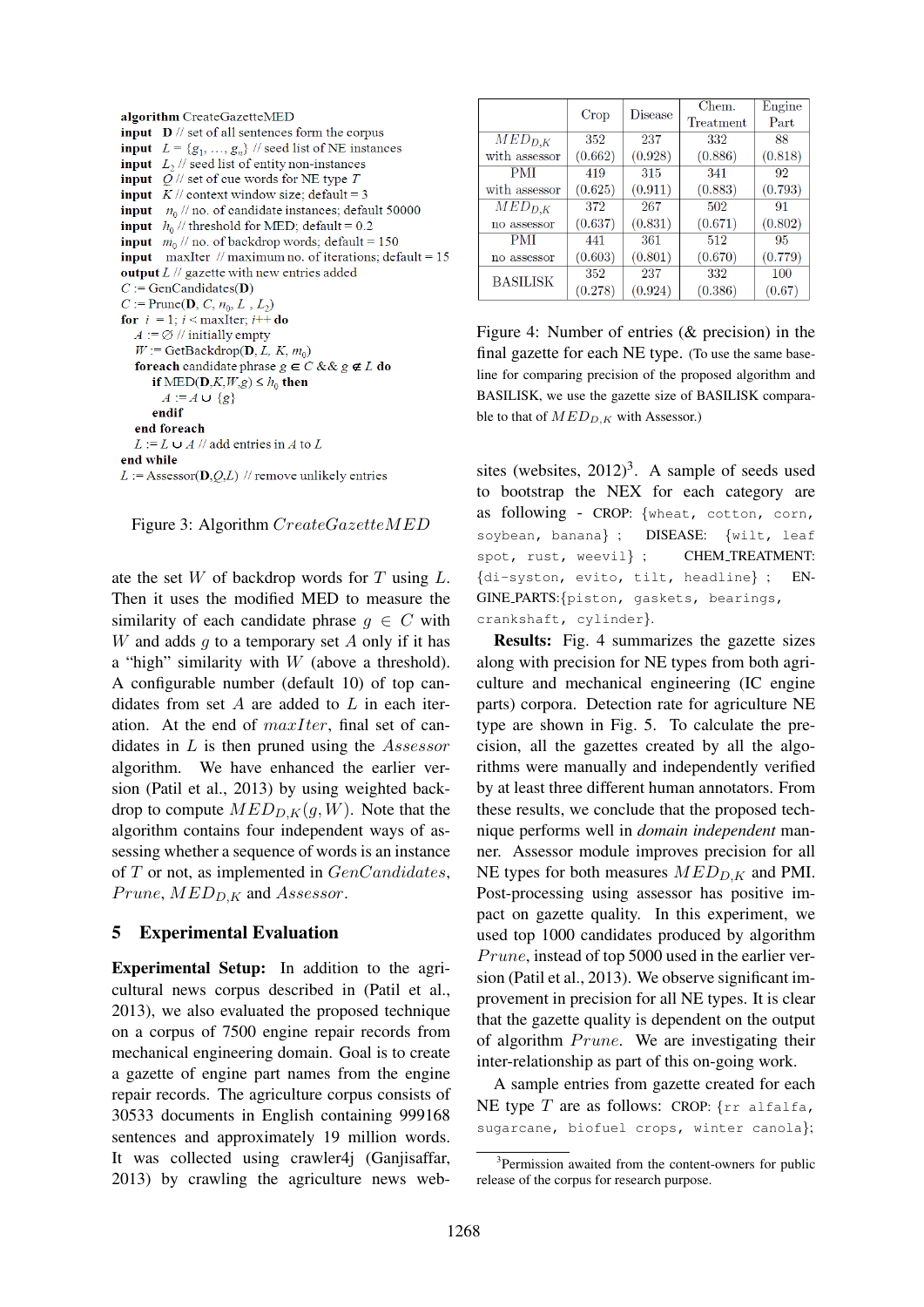

Figure 5: Detection rate of CreateGazetteMED with Assessor

DISEASE: { asian soybean rust, alternaria, downy mildew, citrus greening, fusarium wilt}; CHEM\_TREATMENT: { ultra blazer, strobilurin, telone II, gaucho grande, spartan}; ENGINE PARTS:{ piston pin, conn rod, cam gear, cyl head, piston skirt}.

To highlight effectiveness of the gazettes created, we compared our DISEASE gazette with wikipedia. We listed all the page titles on wikipedia falling under categories *Plant pathogens and diseases* (1935) and *Agricultural pest insects* (203). It was quite encouraging to find that, our gazette, though created on a limited size corpus, contained diseases/pathogens not present in wikipedia.<sup>4</sup> Some of these are - limb rot, grape colaspis, black shank, glume blotch, seed corn maggot, mexican rice borer, green bean syndrome, hard lock.

Comparison with BASILISK: Our implementation of BASILISK (Pawar et al., 2012) has comparable precision with the proposed CreateGazetteMED algorithm for DISEASE category. However, CreateGazetteMED clearly outperforms BASILISK for all other categories. Major reason behind worse performance of BASILISK is that it scores each occurence of the phrase in the corpus independently and the decision to add that phrase to the gazette depends on the highest among all of these scores. CreateGazetteMED computes a single score for each phrase by combining evidences from all of its occurrences in the corpus.

Comparison with KNOWITALL: KNOW-ITALL (Etzioni et al., 2005) is a leading, webscale unsupervised information extraction engine. We implemented basic version of KNOWITALL

algorithm and executed it on above mentioned corpus of agricultural news items. For agriculture domain, KNOWITALL extracted gazettes of following sizes for the three NE types - CROP : 36 entries (20 correct); DISEASE : 55 entries (49 correct); CHEM TREATMENT : 13 entries (12 correct).

We believe that reason for KNOWITALL's limited gazette size lies in inherent difference between a web-scale search vis-a-vis searching a given corpus. This results in skewed search query statistics and affects the size of gazettes created.

Comparison with PMI: To gauge the effictiveness of  $MED_{D,K}$  as a proximity measure, we compare it with PMI (Bouma, 2009). We follow exactly the same steps as described in our CreateGazetteMED algorithm with the only difference being use of PMI, instead of  $MED_{D,K}$ . For the results with top 1000 candidates from Prune (Fig. 4),  $MED_{D,K}$  compares favorably with PMI as a proximity measure for all the NE types. Comparing with results with top 5000 candidates from Prune (in (Patil et al., 2013)), we observe that  $MED_{D,K}$  is a more robust proximity measure than PMI. Sensitivity of these measures to output of pre-processing step is part of future work.

### 6 Conclusions and Further Work

We presented improved results of our unsupervised NEX technique, CreateGazetteMED. A new variant of MED is used to quantify the proximity (similarity) of a candidate phrase with a given NE type. We estabhlished its domain independence using corpora from agriculture and mechanical engineering domains. Effectiveness of CreateGazetteMED was validated using experimetal comparison with PMI, BASILISK and KNOWITALL. Our method incorporated a preprocessing step (based on MaxEnt classifier). We also proved efficacy of statistical hypothesis testing as a post-processing step to improve gazette quality. As part of further work, developing a robust stopping criterion for automatically stopping the gazette creation process needs attention. Unsupervised relation extraction (such as relations between CROP, DISEASE, CHEM-ICAL TREATMENT and many other NEs) is a natural extension. Establishing language independence of the proposed technique, exploring effect of number and quality of initial seeds are also promising avenues.

<sup>&</sup>lt;sup>4</sup>Verified on  $30^{th}$  January, 2013